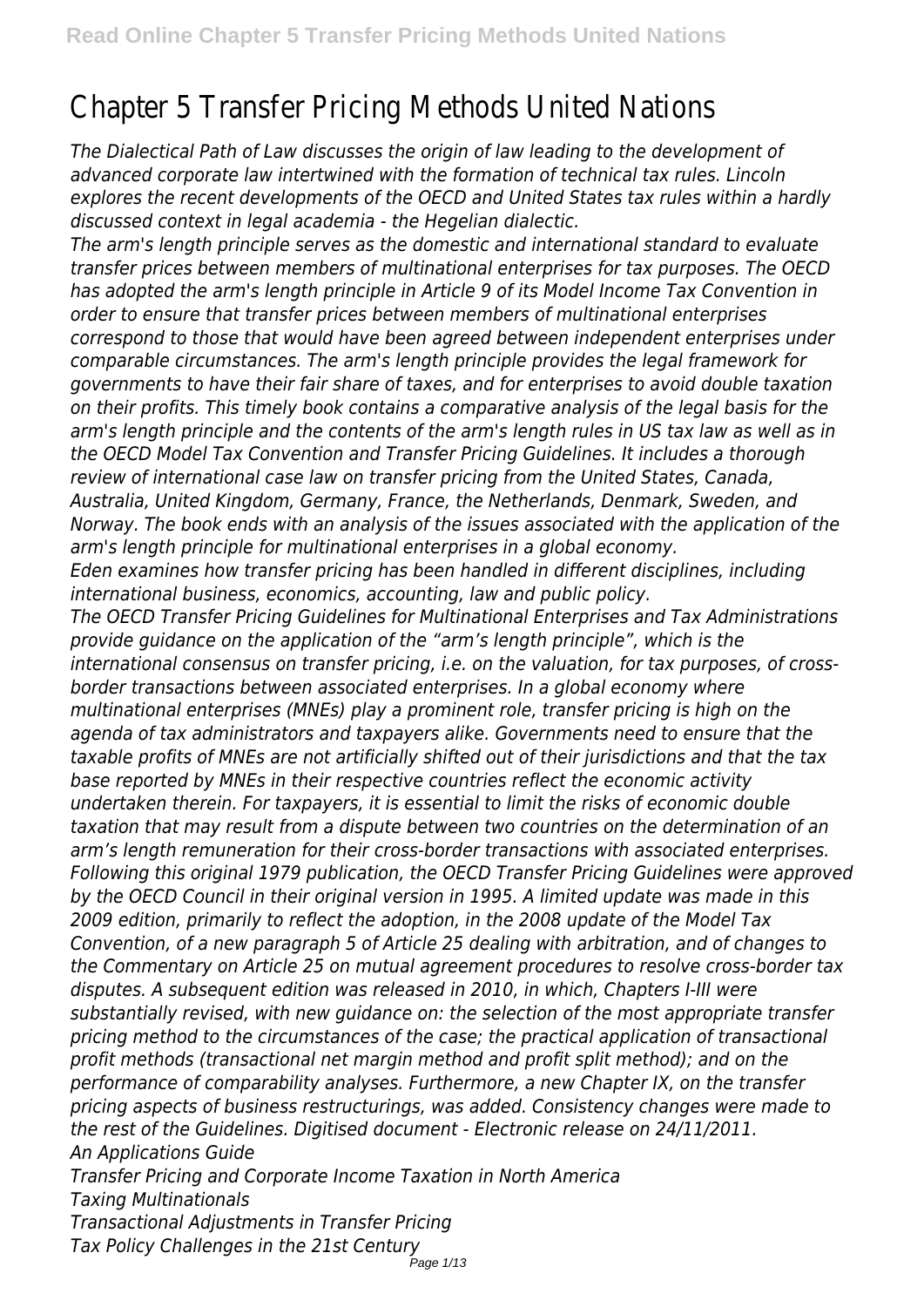## *The Future of the Profit Split Method*

Exhaustive treatment of the federal tax enforcement fraud. (OFFSITE LINK). Disclaimer: Disclaimer:

https://famguardian.org/disclaimer.htm Family Guardian Fellowship, the author of this document, has given their express permission for SEDM to republish their materials to Google Books and Google Play at section 10 of the following location: https://famguardian.org/Ministry/DMCA-

Copyright.htm For reasons why NONE of our materials may legally be censored and violate NO Google policies, see: htt ps://sedm.org/why-our-materials-cannot-legally-be-censored/ In a global economy where multinational enterprises (MNEs) play a prominent role, governments need to ensure that the taxable profits of MNEs are not artificially shifted out of their jurisdiction and that the tax base reported by MNEs in their country reflects the economic activity undertaken therein. For taxpayers, it is essential to limit the risks of economic double taxation.

Detailed research on the UN Model Convention's unique features The UN Model Convention has a significant influence on international tax treaty practice and is especially used by emerging and developing countries as a starting point for treaty negotiations. Driven by the aim to achieve consistency in the international tax treaty practice, the structure and content is, to a large extent, similar in the UN Model and the OECD Model. However, whereas the OECD has historically focused its efforts on issues mainly relevant for developed countries, the UN Tax Committee has continuously attempted to specifically take into account tax treaty policies for developing countries when drafting and amending the UN Model Convention. Compared to the OECD Model Convention, the UN Model Convention aims at giving more weight to the source principle. Popular examples are the PE definition in the UN Model which provides for a lower threshold than Article 5 of the OECD Model or Article 12A on Fees for Technical Services which has been introduced with the latest amendment of the UN Model Convention 2017 and allows for a withholding tax to be levied on payments to nonresidents when the payer of the fee is a resident of that contracting State irrespective of where the services are provided. Interestingly, in the discussions of the tax challenges arising from the digitalization of the economy, the OECD and the G20 are also exploring options to allocate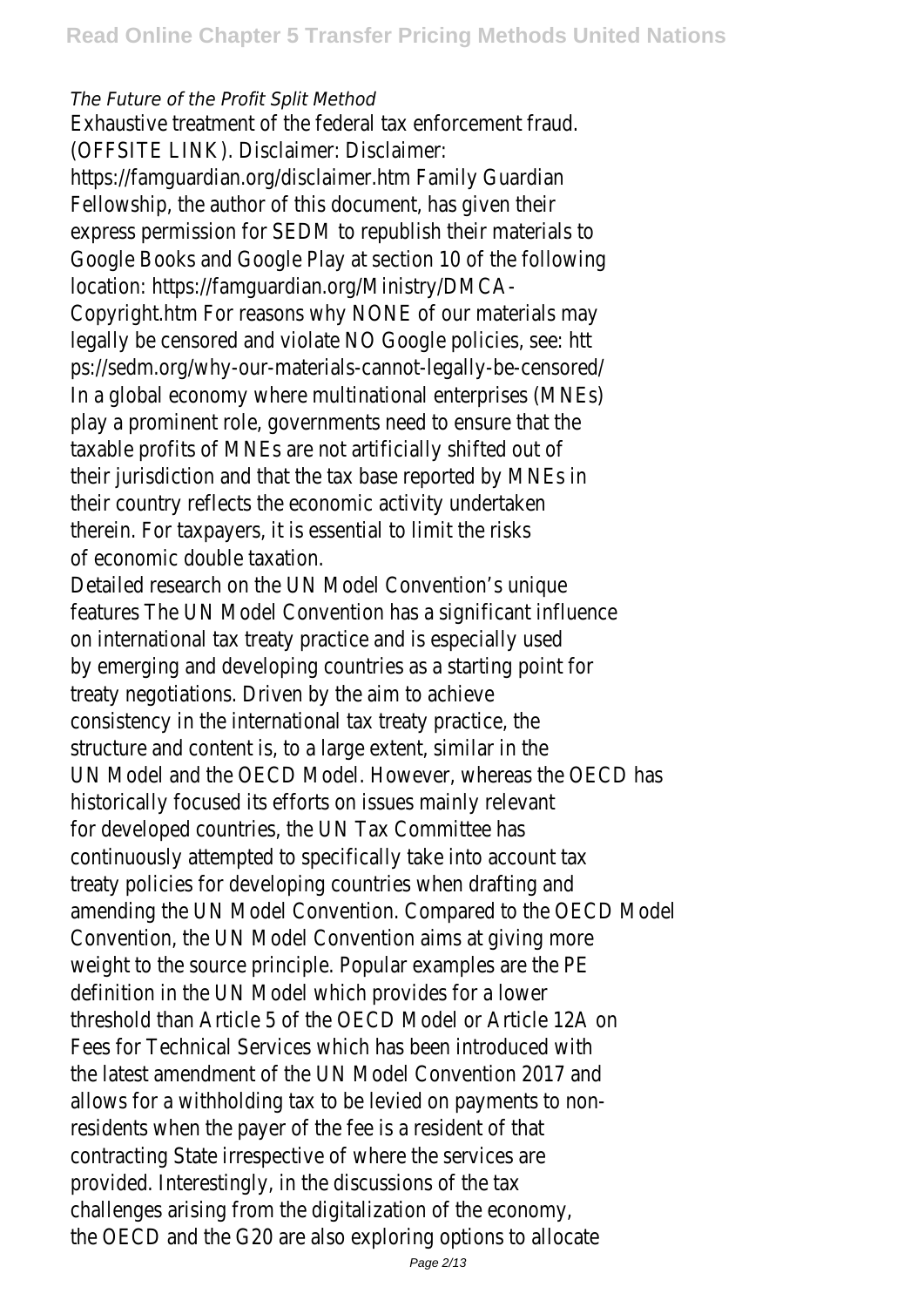more taxing rights to the jurisdiction of the customer and/or user, i.e., the 'market jurisdictions'. As this has traditionally been the focus of the UN Model Convention, its unique features and developing countries' practices could be taken into account when exploring new nexus rules that are not constrained by the physical presence requirement. This book contains the master's theses of the full-time LL.M. program 2018-2019 for which 'Special Features of the UN Model Convention' has been chosen as the general topic. With this book, the authors and editors do not aim at discussing each article of the UN Model Convention but rather focus on the unique features of the UN Model Convention, which are explored in detail. This is supplemented with an evaluation of the function and relevance of the UN Tax Committee in the international tax policy discussion and with an analysis of the influences of the OECD's BEPS project on the UN Model.he OECD's BEPS project on the UN Model.

This user-friendly book aims to summarize the principal topics of Chinese Taxation and offers readers a general overview of the Chinese Taxation and informative updates on tax changes. The book provides a variety of facts, figures, graphs and data in an easy-to read table format. Firstly, the book proposes an introduction to taxation and to the Chinese tax system, secondly, it focuses on direct taxes, indirect taxes and other taxes and, in the end, it covers international taxation. Moreover, the book offers a quick overview of the Chinese M&A taxation and of the Chinese Free Trade Zones.

The Transfer Pricing of Intangibles

Introduction to Chinese Fiscal System

The Dialectical Path of Law

Model Rules of Professional Conduct

Guidance on the OECD Regulations

Asia-Pacific Transfer Pricing Handbook

*OECD Transfer Pricing Guidelines for Multinational Enterprises and Tax AdministrationsOECD Transfer Pricing Guidelin*

*This report contains revised standards for transfer pricing documentation incorporating a master file, local file, and a template for country-by-country reporting of revenues, profits, taxes paid and certain measures of economic activity. The revised standardised approach and will require taxpayers to articulate consistent transfer pricing positions and will provide tax administrations with useful information to assess transfer pricing and other BEPS risks, make determinations about where audit resources can most effectively be deployed, and, in the event*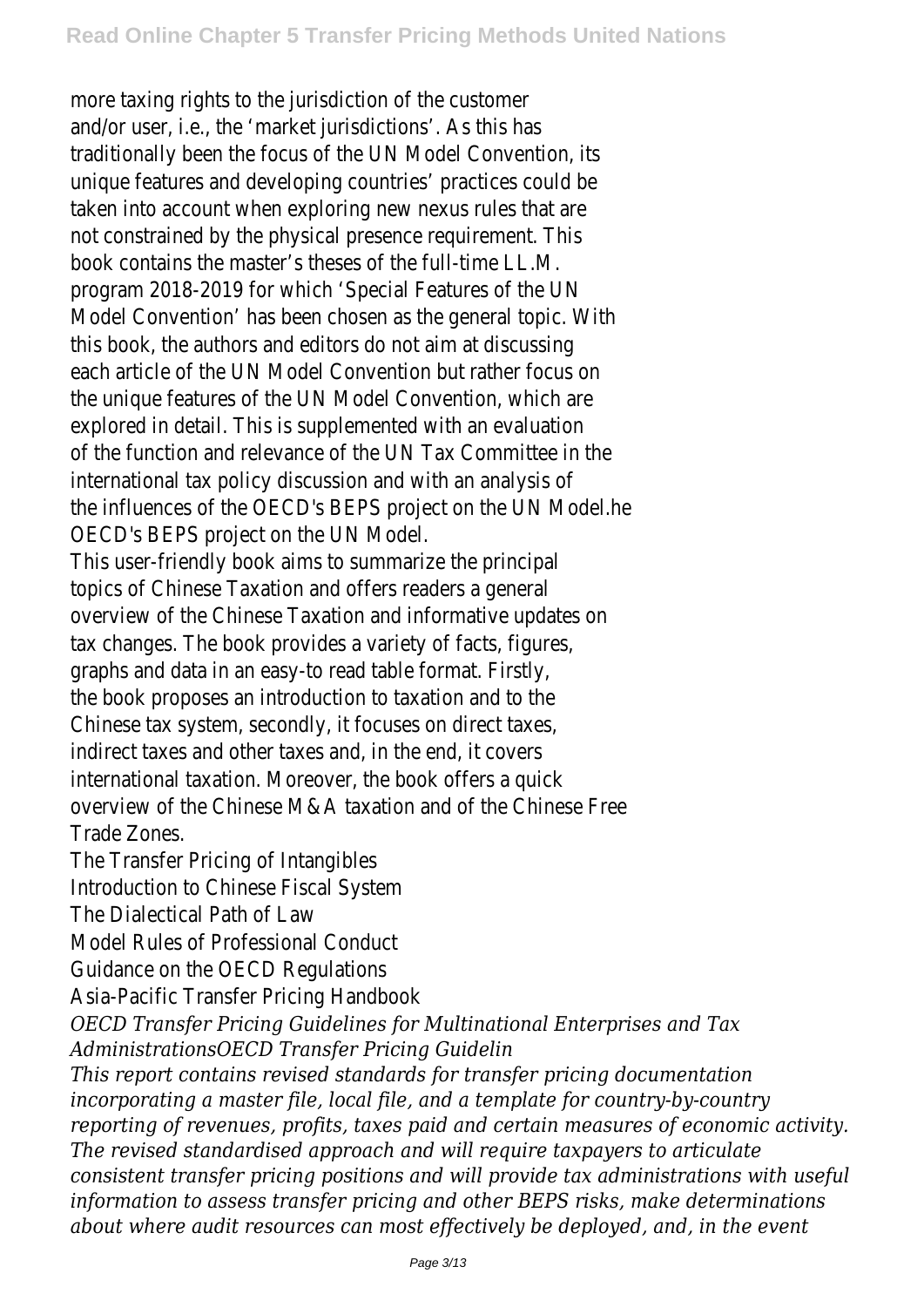*audits are called for, provide information to commence and target audit enquiries. Country-by-country reports will be disseminated through an automatic governmentto-government exchange mechanism. The implementation package included in this report sets out guidance to ensure that the reports are provided in a timely manner, that confidentiality is preserved and that the information is used appropriately, by incorporating model legislation and model Competent Authority Agreements forming the basis for government-to-government exchanges of the reports Cloud computing may be borderless, but taxes are territorial. It is easy to imagine how the two concepts can clash. Much effort has gone into harmonizing tax rules across borders with the result that many jurisdictions have very similar tax rules. Even so, taxation remains a basic expression of national sovereignty. The goal of this thesis is to examine how international tax law applies to the cross-border cloud computing business. Both, multinational providers and customers of cloud computing services are analyzed. Reflecting three traditional areas of international tax scholarship, the goal could be stated in three questions. Which jurisdictions have the right to tax? What kinds of cloud computing transactions can be taxed? What amount of the profit is taxable? In more technical terms, this means enquiring into how the use of cloud computing affects the permanent establishment status of taxpayers, how the different kinds of cloud computing transactions are characterized under international double taxation treaties, and how the calculation of taxable cloud computing profit is affected by transfer pricing. In light of the current political events, the thesis also offers recommendations de lege lata through a systematic approach. Its first part assesses the current taxation of cloud computing. The second part evaluates whether the findings of this initial assessment conform to various superior principles of good rulemaking. It identifies which of the present tax rules ought to be adapted. The final part considers how the rules could be amended to become more compliant with the superior principles. In this way, Part I embodies the thesis, Part II the antithesis, and Part III seeks a synthesis. Now in its fourth edition, Global Transfer Pricing: Principles and Practices continues to provide a straightforward and accessible introduction to this complex and increasingly important area of business taxation. It offers readers an overall view of transfer pricing as it is practised today, including the 2017 changes to OECD transfer pricing guidance following the Base Erosion and Profit Shifting (BEPS) initiative. In addition to the theory of transfer pricing, this practical handbook explains how to implement transfer pricing models in global multinationals, how to monitor transactions to ensure compliance and how to create transfer pricing documentation. -- International Taxation of Cloud Computing*

*United Nations Handbook on Selected Issues for Taxation of the Extractive Industries by Developing Countries*

*Schriftenreihe IStR, Band 117*

*The Entangled Worlds of Financial Markets and Transfer Pricing*

*Federal Legislation vs. Administrative Practice*

*Internal Revenue Bulletin*

The Major Developments in Tax Policy Steadily increasing globalization as well as the financial and economic crisis have brought major challenges for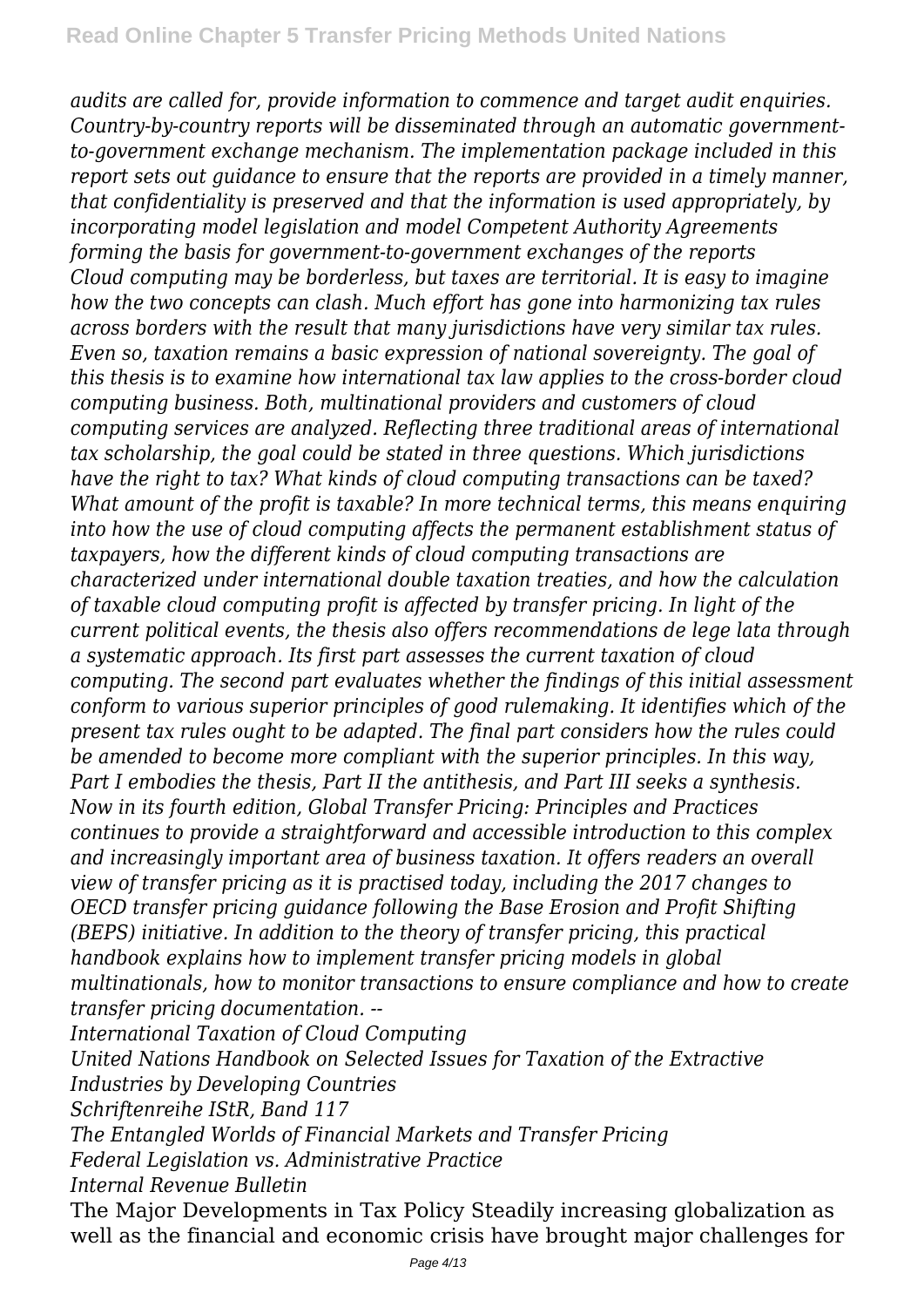states in ensuring budgetary consolidation while maintaining sustainable economic growth. These developments have not only influenced political and economic discussions in the 21st century, but also raise new questions on the role of taxation in the economic policy environment. National taxation systems worldwide are subject to significant changes and it is assumed that they will develop in a more co-operative way in the near future. This book aims at identifying the major developments in tax policy in the 21st century on a national as well as on an international level and gives an in-depth analysis of the challenges and risks, but also of the opportunities connected to these developments. Ist covers numerous and discrete issues ranging from challenges in the VAT/GST area, the taxation of the financial sector, the fight against aggressive tax planning, tax abuse and tax evasion, tax integration within the EU, the development of transfer pricing rules, the increasing role of co-operative compliance and good governance and the changing tax policies of developing and newly industrialized countries. The contributions in this book build upon a legal comparison of the national tax systems in the relevant fields, propose tax policy solutions where required and give ideas on how to go forward. Transactions involving intellectual property play an increasingly significant role in economic activity at every level from global to local, with particular challenges for taxation and revenue authorities. Moreover, the manifold complexities associated with identifying, valuing and transferring intangibles make this an issue requiring a creative review of existing transfer pricing methodologies and techniques. In this ground-breaking new study, Michelle Markham offers an in-depth examination of attitudes at the forefront of this rapidly evolving area of taxation law, focusing her work on a comparative analysis of the US, OECD, and Australian perspectives on the transfer pricing of intangible assets. The Transfer Pricing of Intangibles not only highlights the current problems encountered in inter-affiliate transactions of intangible property, but also attempts to offer a variety of solutions to these problems. Among the issues explored are the following: how the tax treatment of intangible in the context of transfer pricing has become a major international tax concern;definitional issues which are vital to an understanding of transfer pricing;application of the arm's length principle to intangible asset transactions;determination of legal and economic ownership of group intangible assets;intangible asset valuation and transfer;transfer pricing methodologies;global formulary apportionment;transfer pricing documentation requirements;penalties for non-compliance;resolution of transfer pricing disputes; and,advance pricing agreements Revenue authorities, multinational enterprise executives, and tax practitioners around the world will greatly appreciate the recommendations and solutions proposed in this knowledgeable and thoughtful book. Its acute sense of the opportunities and pitfalls of an evermore-complex area of economic activity place it in a category of its own, of inestimable benefit to interested parties.

The United Nations Handbook on Selected Issues for Taxation of the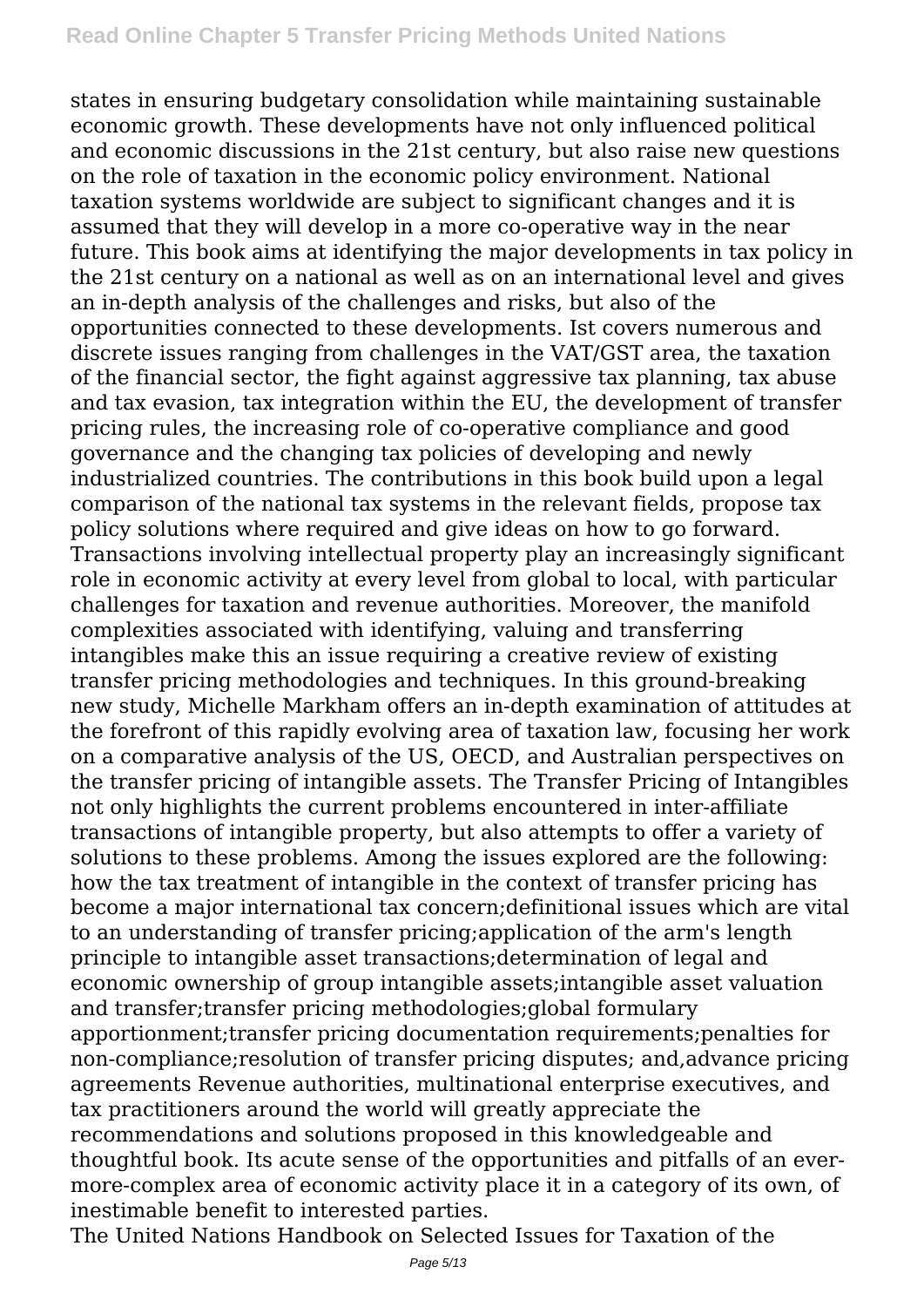Extractive Industries by Developing Countries gives guidance to developing countries on key taxation issues during the life-cycle of an investment in the extractive industries, whether it be oil and gas or mining. The Handbook considers the options available to countries in this area, and their likely consequences. It addresses the balance needed to fight tax evasion and avoidance, while still having an attractive investment climate.

This book explores transfer pricing issues related to intra-group financing transactions. It is an invaluable resource for tax practitioners, tax lawyers, tax managers, tax directors of corporations, treasurers and tax authorities, in all facets of transfer pricing and intra-group financing.

OECD Transfer Pricing Guidelines for Multinational Enterprises and Tax Administrations

OECD Transfer Pricing Guidelines for Multinational Enterprises and Tax Administration

OECD Transfer Pricing Guidelines for Multinational Enterprises and Tax Administrations 2022

Management Accounting in a Dynamic Environment

Mental Capacity Act 2005 code of practice

Bacteriological Analytical Manual

This publication is a response to the need, often expressed by developing countries, for clearer guidance on the policy and administrative aspects of applying transfer pricing analysis to some of the transactions of multinational enterprises (MNEs) in particular. Such guidance should not only assist policy makers and administrators in dealing with complex transfer pricing issues, but should also assist taxpayers in their dealings with tax administrations. Without an effective response to transfer pricing issues, profits earned in one jurisdiction might appear to be shifted to another jurisdiction. This may have the net effect of minimising tax revenues in a country where economic activity of the MNE takes place, and therefore the ability to finance country's development.

Practical Guide to U.S. Transfer Pricing is a total approach to U.S. transfer pricing For The complex global marketplace. No book on the market today offers you a more thorough approach to transfer pricing rules that Practical Guide to U.S. Transfer Pricing. The tremendous increase in international trade among the nations of the world has made transfer pricing the most important international tax issues for governments. Thus, it is a major problem for major multinational corporations, which are subject to detriments from transfer pricing rules and adjustments, especially double taxation, penalties, And The cost of compliance. Packed with ready-to-use guidelines, detailed examples, and useful tips, Practical Guide to U.S. Transfer Pricing has been specifically designed to help you make today's transfer pricing rules work for your corporation. The book brings together For The first time, a wealth of features that will empower you to deal quickly and efficiently with all transfer pricing issues and problems. You will find: Unsurpassed coverage of U.S. transfer pricing substantive rules Incisive comparisons of the U.S. rules To The international accepted OECD Transfer Pricing Guidelines Information on both special and traditional procedures for transfer pricing cases Comprehensive explanations of all major transfer pricing methods, such as the Comparable Uncontrolled Price Method, Cost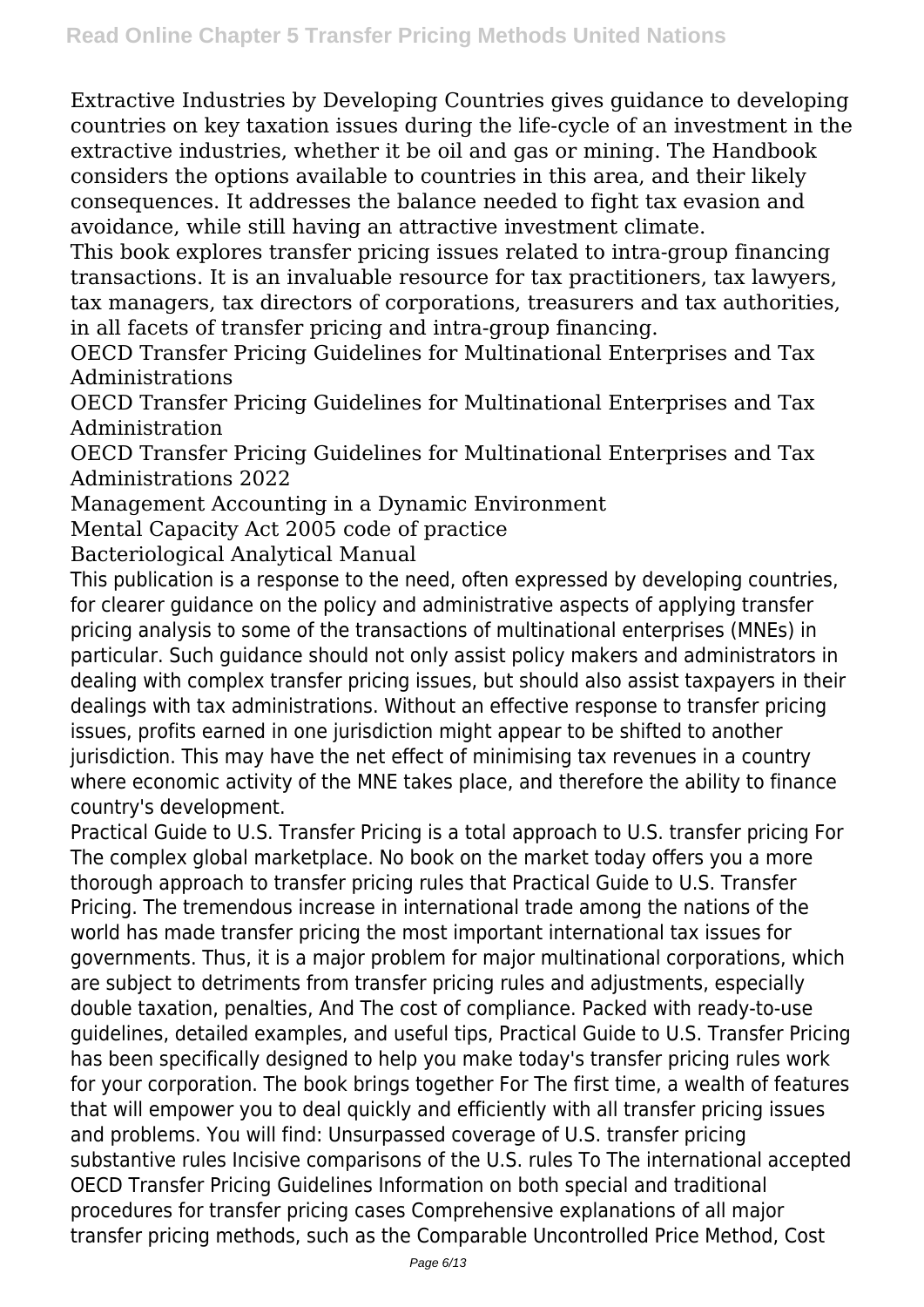Plus Method, Comparable Profits Methods, and Profit Split Method Criteria for choosing the best transfer pricing method Ideas on how to cope with the U.S. rules in light of foreign requirements A checklist that multinationals can use in developing an international strategy for transfer pricing compliance A full description of the proposed method of global trading of financial products.

The Future of the Profit Split Method Edited by Robert Danon, Guglielmo Maisto, Vikram Chand & Gabriella Cappelleri Among the various transfer pricing methods, the profit split method (PSM) is under the spotlight after the OECD's Base Erosion and Profit Shifting (BEPS) project. However, both expert analysis and experience indicate that this method is not straightforward either for taxpayers to apply or for tax administrations to evaluate. In this thorough and detailed commentary – the first book to analyse this increasingly adopted transfer pricing method – notable scholars and practitioners working in the international tax community express their views on the method, answering some unresolved questions and highlighting issues that are still open and pending, especially in light of the digitalization of the economy. Crucial issues covered by the contributors include the following: choice of the appropriate splitting factors, their relative weights, and valuation of the contributions; uncertainties and outcomes potentially not aligned with the arm's-length standard; possible role of assessments made by the European Commission on State aid; nexus with the work done by the EU Joint Transfer Pricing Forum; impact of profit split on indirect taxes (VAT/customs tax/excise tax); and application to digital business models and, in general, to the digitalized economy. Moreover, relevant experience of applying this method in France, Germany, Italy, Spain, Switzerland, the United Kingdom, and the United States is provided. A concluding chapter also deals with selected industry experiences. Due to a high level of uncertainty in alignment with international guidance in the application of the PSM – and to the underdeveloped nature of current literature on the subject – there is a need for this book because both tax administrations and taxpayers, going forward, will apply the PSM extensively. The book is highly relevant for policymakers, tax administrations, practitioners and academics engaged in the areas of international taxation, transfer pricing and tax policy.

Whether students pursue a professional career in accounting or in other areas of management, they will interact with accounting systems. In all organizations, managers rely on management accounting systems to provide information to deal with changes in their operating environment. This book provides students and managers with an understanding and appreciation of the strengths and limitations of an organization's accounting system, and enables them to be intelligent and critical users of the system. The text highlights the role of management accounting as an integral part of the organization's strategy and not merely a set of individual concepts and computations. An analytical framework for organizational change is used throughout the book to underscore how organizations must adapt to create customer and organizational value. This framework provides a way to examine and analyze the organization's accounting system, and as a basis for evaluating proposed changes to the system. With international examples that bring the current business environment to the forefront, problems and cases to promote critical thinking, and online support for students and instructors, Management Accounting in a Dynamic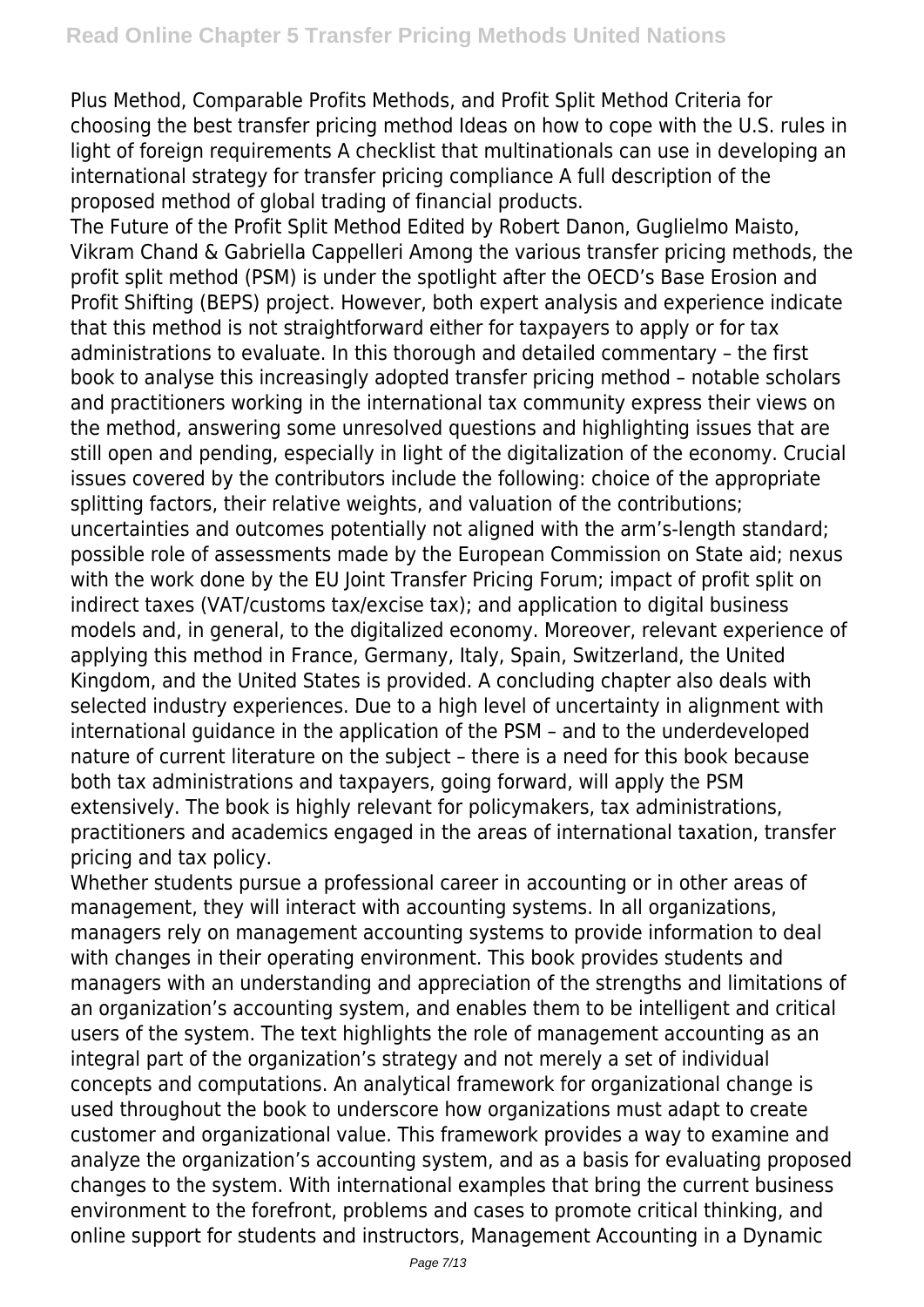Environment is no mere introductory textbook. It prepares readers to use accounting systems intelligently to achieve organizational success. The authors have identified several cases to accompany each chapter in the textbook. These are available through Ivey Publishing:

https://www.iveycases.com/CaseMateBookDetail.aspx?id=434

A Study of Intercompany Pricing

And, Transfer Pricing Features of Selected Countries 2010

Transfer Pricing and Intra-group Financing

Transfer Pricing Answer Book

Global Transfer Pricing: Principles and Practice 4th Edition (Nordic Edition)

The Transfer Pricing Law Review

- Foreword - Preface - Abbreviations and Acronyms - Glossary - The Principle - Transfer Pricing Methods - Comparability Analysis - Admin Approaches to Avoiding and Resolving Transfer Pricing Disputes - Do Special Considerations for Intangibles - Special Considerations for Int Services - Cost Contribution Arrangements - Transfer Pricing Aspect Restructurings - Annex to the OECD Transfer Pricing Guidelines - An II. Sensitivity of Gross and Net Profit Indicators - Annex II to Chapte Illustrate the Application of the Residual Profit Split Method - Annex Illustration of Different Measures of Profits When Applying a Transa Split Method - Annex to Chapter III. Example of a Working Capital Ad Annex I to Chapter IV. Sample Memoranda of Understanding for Com Authorities to Establish Bilateral Safe Harbours - Annex II to Chapter for Conducting Advance Pricing Arrangements under the Mutual Agreements Procedure (MAP APAs) - Annex I to Chapter V. Transfer Pricing Docu Master file - Annex II to Chapter V. Transfer Pricing Documentation Annex III to Chapter V. Transfer Pricing Documentation - Country-by - Annex IV to Chapter V. Country-by-Country Reporting Implementat Annex to Chapter VI. Examples to Illustrate the Guidance on Intangib Chapter VIII. Examples to Illustrate the Guidance on Cost Contribution - Appendix. Recommendation of the Council on the Determination of

between Associated Enterprises [C(95)126/Final, as amended

The study is divided into four parts; part I gives the history of Sec. evolution of issues leading to the 1986 ammendments, part II discus changes to Sec. 482, part III analyzes economic theories for impleme amd part III examines cost sharing arrangements.

The Model Rules of Professional Conduct provides an up-to-date res information on legal ethics. Federal, state and local courts in all juris the Rules for guidance in solving lawyer malpractice cases, disciplina disqualification issues, sanctions questions and much more. In this v Rules of Professional Conduct are followed by numbered Comments Rule's purpose and provide suggestions for its practical application. help you identify proper conduct in a variety of given situations, review where discretionary action is possible, and define the nature of the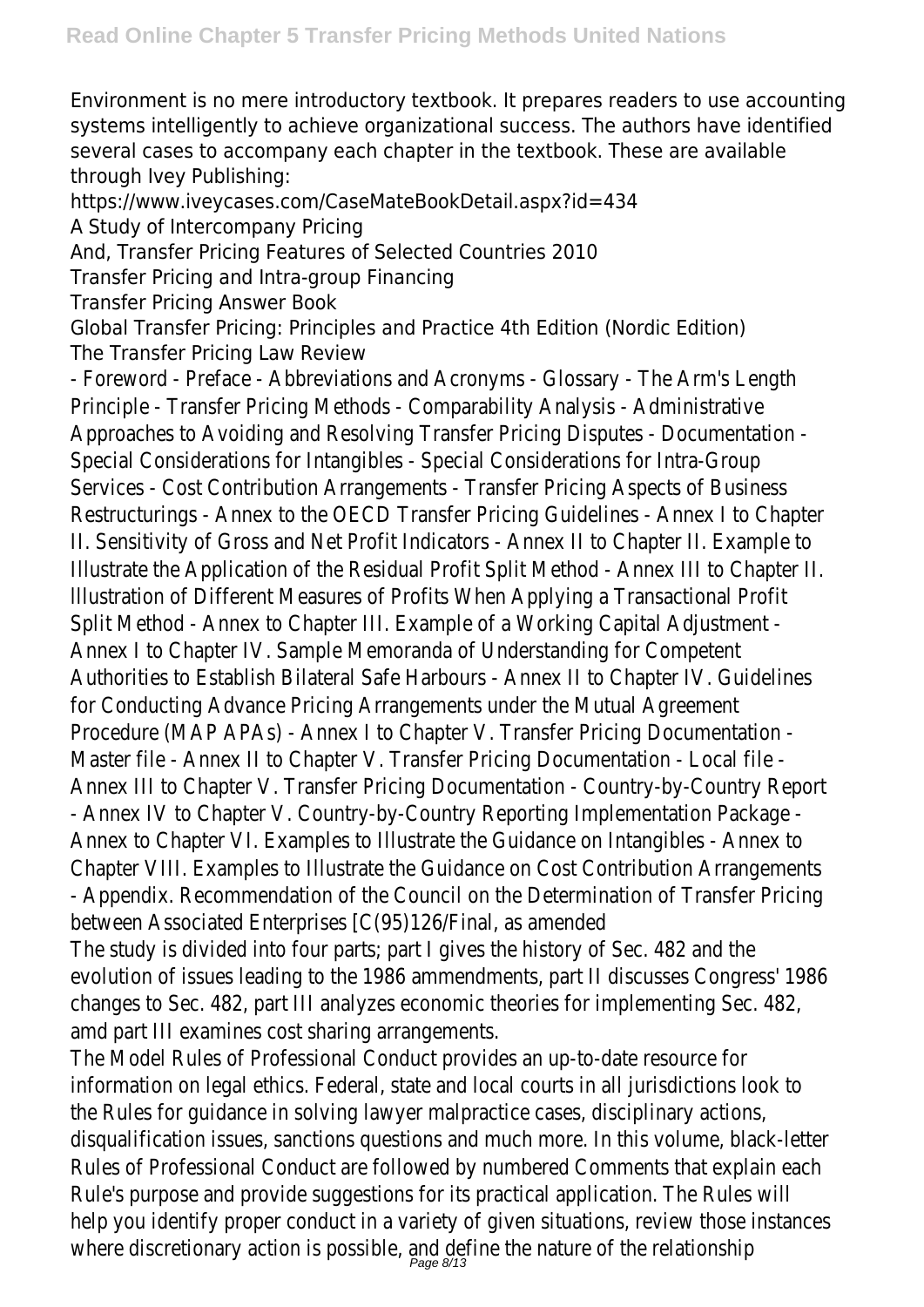between you and your clients, colleagues and the courts.

For multinational corporations (MNCs), there is arguably no more im operational function that affects all areas of manufacturing, market and finance as international transfer pricing--the practicing of supply services across borders from one part of the organization to anothercompounded by the impact of e-commerce, speeding the flow of good "intangible" assets, such as intellectual property, whose value is diffi and the activites of policymakers around the world to update their regulations, in efforts to close loopholes that have historically encouraged tax avoidance. Abdallah provides an in-depth overview of these recent tr developments, and offers practical insights for creating transfer pric maximize value for the company while remaining sensitive to local po countries in which it operates.

Critical Concerns in Transfer Pricing and Practice

United Nations Practical Manual on Transfer Pricing for Developing C Problems, Practical Implications and Proposed Solutions

Permanent Establishment, Treaty Characterization, and Transfer Pric Special Features of the UN Model Convention

Schriftenreihe IStR Band 86

Transfer pricing refers to the pricing of cross-border intercompany transactions. In the context of taxation, the main aim of transfer pricing is to share the income è^' and thus, the tax base è^' of multinational enterprises between the countries where they are doing business. The importance of transfer pricing has significantly expanded over the last few decades. With the globalisation of business activities, the need for States to monitor transfer prices so as to avoid the illegitimate erosion of their tax base, and the risk of double taxation faced by groups entering into intercompany transactions, transfer pricing has become a key question for multinational enterprises and tax administrations.

The Mental capacity Act 2005 provides a statutory framework for people who lack the capacity to make decisions for themselves, or for people who want to make provision for a time when they will be unable to make their own decisions. This code of practice, which has statutory force, provides information and guidance about how the Act should work in practice. It explains the principles behind the Act, defines when someone is incapable of making their own decisions and explains what is meant by acting in someone's best interests. It describes the role of the new Court of Protection and the role of Independent Mental Capacity Advocates and sets out the role of the Public Guardian. It also covers medical treatment and the way disputes can be resolved.

Learn OECD guidance on business taxation in multiplecountries A business that is not aware of all of its exposure to the taxpolicy of each country in which it does business may find itselfpaying more in taxes that the share of profit it generates. TheOrganisation for Economic Co-operation and Development (OECD) seeksto reduce the risk of business taxation in multiple countries.Transfer Pricing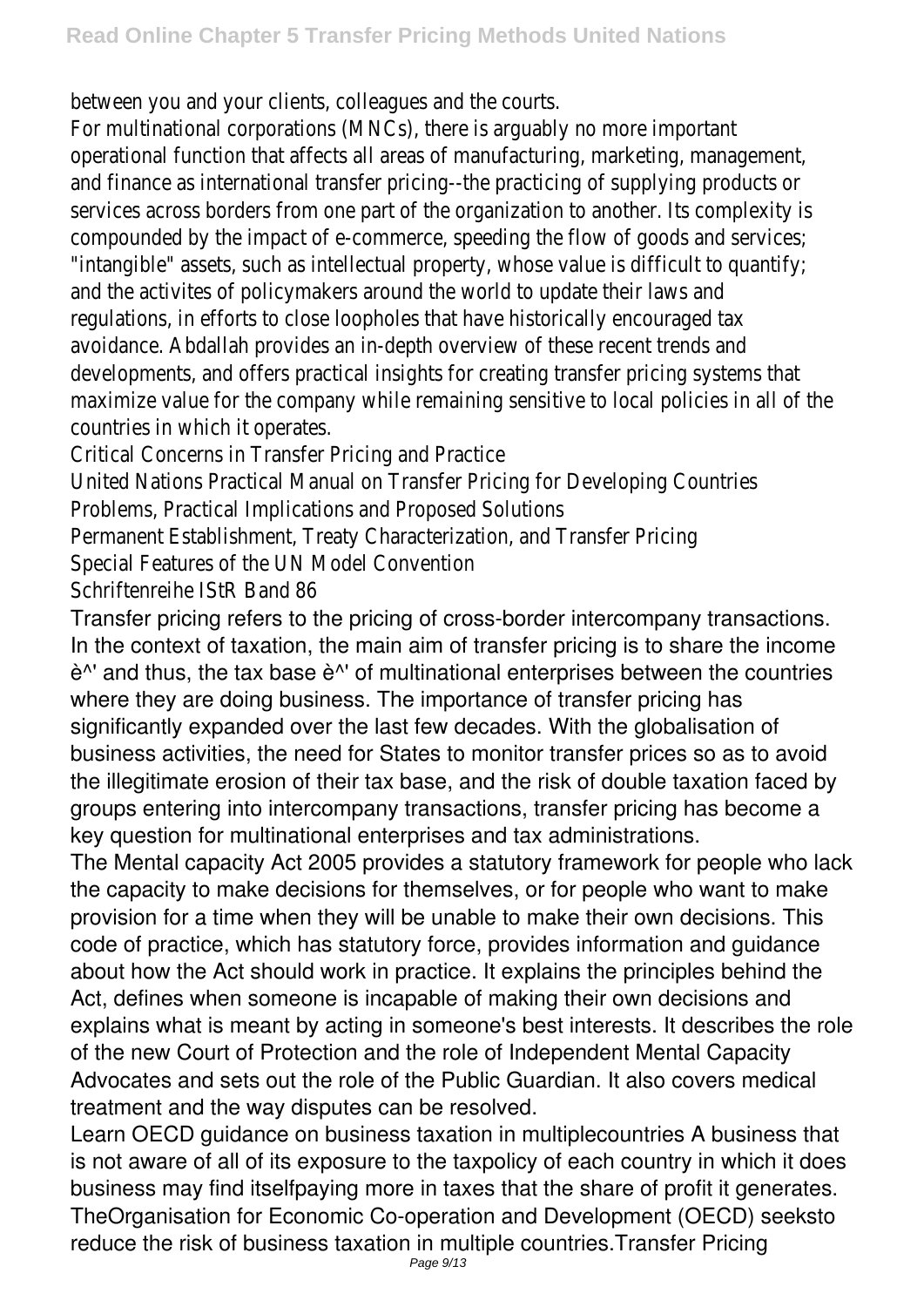Handbook explores how countries can applythe OECD Guidelines to tax businesses that conduct their endeavorsin more than one country. It is the ultimate comprehensive guidefor companies doing business globally. Helps companies properly price their goods and services forglobal markets Provides defenses for transfer pricing audits Provides standards for creating comparables thatmultijurisdictional tax administrations will accept Guides documentation requirements and timing issues If you're doing business in more than one country, TransferPricing Handbook is a must-have, essential guide forsimplifying OECD regulations for your global company.

An overarching look at transfer pricing regimes in Asia-Pacific countries and what they mean for foreign businesses A comprehensive guide for companies doing business globally, Asia-Pacific Transfer Pricing Handbook explains the policies and practices that Asia-Pacific countries employ with regards to taxing foreign businesses. The only book that analyzes and guides companies through the often complex transfer pricing rules in place in Asian-Pacific nations, the book explains how authorities in fifteen countries, including ASEAN, India, New Zealand, Japan, and South Korea, tax any company doing business within their borders. Helping foreign companies to properly price their goods and services for global markets, providing defenses for transfer pricing audits, explaining standards for creating comparables that multijurisdictional tax administrations will accept, explaining documentation requirements and timing issues, and creating awareness about inadvertently becoming a permanent establishment, Asia-Pacific Transfer Pricing Handbook is an essential resource for doing business abroad. Provides comprehensive, accessible information on transfer pricing in Asia-Pacific countries Covers fifteen Asia-Pacific countries, including all ASEAN countries, giving readers unparalleled exposure to the different transfer pricing arrangements across the region Explains how companies doing business abroad should price their goods and services for global markets to remain in accordance with the law A complete and comprehensive quide to transfer pricing and its implications for firms and accountants operating in the Asia-Pacific region, Asia-Pacific Transfer Pricing Handbook explains everything foreign companies need to know about doing business abroad.

Transfer Pricing Documentation and Country-by-country Reporting, Action 13, 2015 Final Report

[large print 2007 final edition]

Transfer Pricing and Corporate Taxation

Transfer Pricing Handbook

Transfer Pricing and the Arm's Length Principle in International Tax Law Transfer Pricing and Valuation in Corporate Taxation

**This Guide is a detailed overview of all aspects of transfer pricing in China. Produced in association with Transfer Pricing Associates, a specialist global transfer pricing firm, this is an essential work for any businessman trading with or conducting business in China. The book**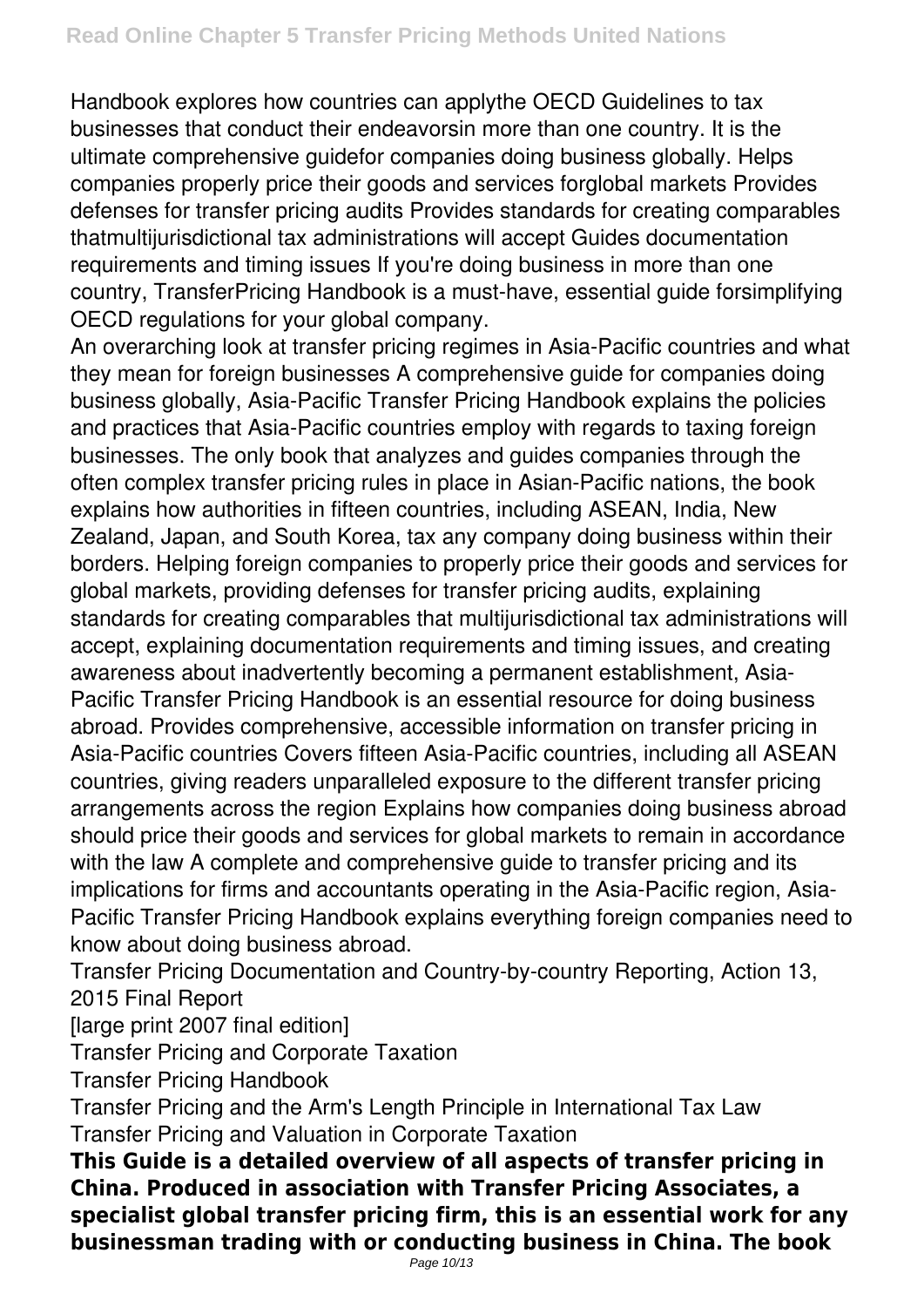**deals with all aspects of transfer pricing from a practical perspective, from designing and implementing a transfer pricing system, to managing China compliance and preparing for an audit.**

**Advanced praise for Transfer Pricing Methods "Feinschreiber and a team of renowned executives have provided thedefinitive transferpricing guide to this challenging area. At atime when many companies are reviewing documents, policies, andprocedures, it's wonderful to have a concise, clearly writtenreference focused on what may be the most critical corporate taxissue." -Charles R. Goulding, Managing Director, Tax Cooper Industries, Inc. "It is refreshing to find a treatise on transfer pricing thatcombines practical business considerations, economic theory, and adiscussion of technical tax rules in a way that is meaningful notonly for large corporate enterprises but also small andmedium-sized businesses." -Vikram A. Gosain, JD, CPA, Director of Transfer Pricing General Electric Capital Corporation "This wellwritten book will be useful both to attorneys new to thepractice area and to older hands. It includes very helpfuldiscussions on valuation issues that will be particularly usefulfor in-house counsel and accountants." -Joseph C. Mandarino, Partner Troutman Sanders, LLP "Feinschreiber and his contributors have cogently explainedhundreds of useful facets in the transfer pricing field that havetaken others volumes to articulate. The busy professional shouldconsider this book in his or her quest for knowledge in thescintillating tax specialty." -Charles L. Crowley, Partner ITS/Customs and International Trade Practice, Ernst & Young,LLP "Transfer Pricing Methods . . . should become a standard tool forevery owner-managed and mid-cap multinational." -Enrique MacGregor, Principal-in-Charge, Transfer PricingServices Grant Thornton LLP "Bob's vast experience in transfer pricing matters has again beencaptured between the covers of a book. Thank you, Bob, and yourcontributing colleagues, for producing another valuablehelpmate." -Alan Getz, Vice President and General Manager, Tax Mitsui & Co., Inc. (U.S.A.) "Feinschreiber's current publication is a practical handbook thatpresents transfer pricing tools that can assist tax professionalsof mid-sized companies to optimize profits, manage cash flows, andmoderate taxes in a defensible manner." -Per H. Hasenwinkle, National Practice Leader, TransferPricing BDO Seidman, LLP**

**Transfer Pricing and Valuation in Corporate Taxation analyzes the disparities between both federal statutes and regulations, and rulations and administrative practice, in a highly controversial area of corporate tax policy: intra-company transfer pricing for tax p- poses. It addresses issues that often mean millions of dollars to in- vidual corporations, and a significant fraction of the federal gove- ment's**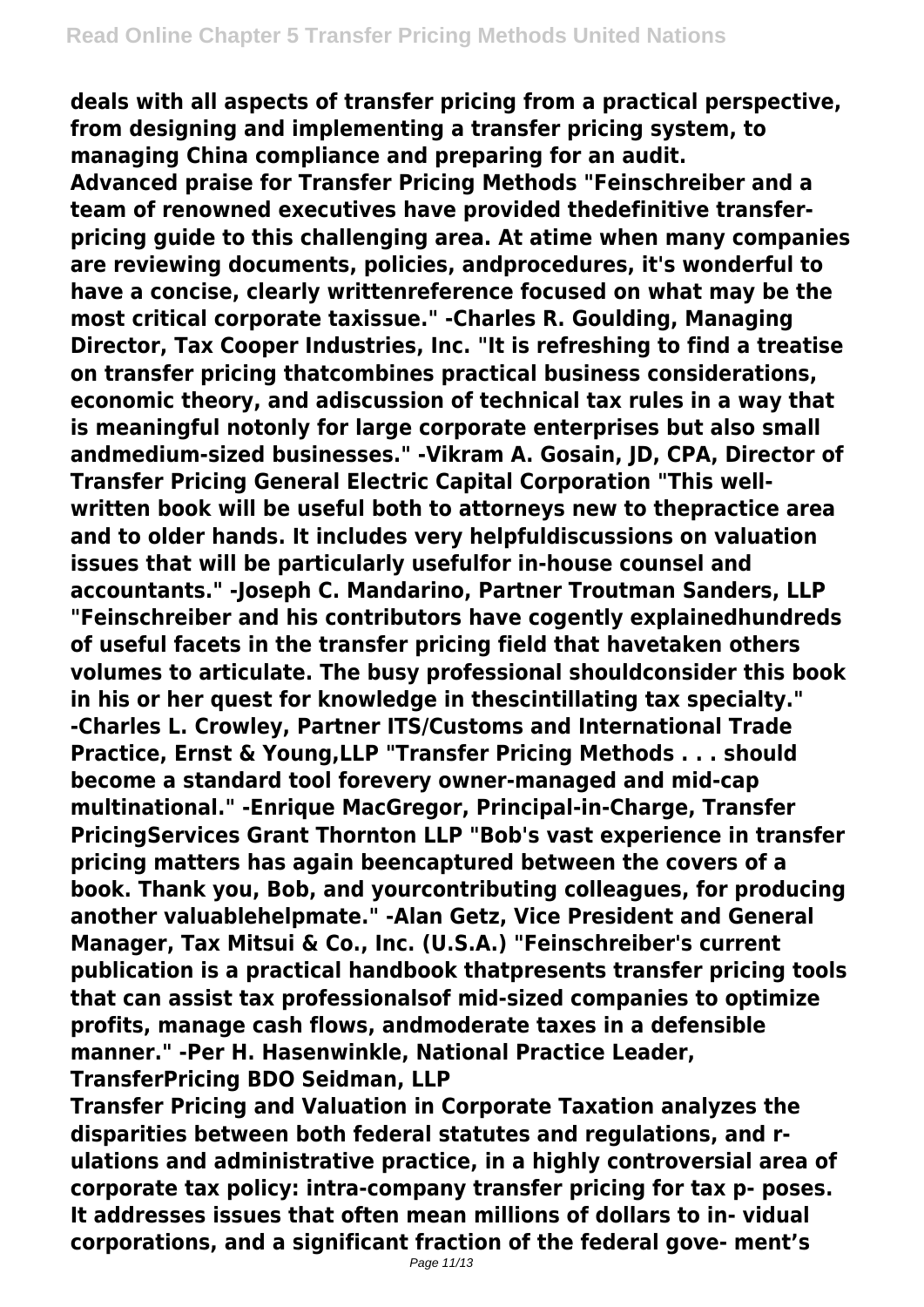**revenue base. These disparities between law, regulations, and administrative practice are concerning on a number of grounds. First, they - pose considerable economic costs by inducing corporations to engage in a variety of "rent-seeking" activities designed to reduce their - pected tax liabilities, and by requiring the IRS to devote still more to enforcement efforts that are very often futile. Second, they are in- ; herently undemocratic. Administrative practice is currently ad hoc by relying on dispute resolution procedures that can and do yield very different settlements on disputed tax issues from one case to another, the IRS often ends up treating similarly situated corrations very differently. Moreover, to the extent that the disp- ity between statute and implementation reflects the IRS's failure to carry out Congress' will, the laws passed by duly elected officials are effectively being superseded by administrative procedure, developed incrementally by individuals who are not answerable to an electorate. National tax authorities individually determine multinational ?rms' country-speci?c tax liabilities by applying one or more sanctioned transfer pricing methodologies. These methodologies are founded on basic assumptions about market structure and ?rm behavior that are rarely empirically valid. Moreover, for the most part, the transfer pricing methodologies now in vogue were developed before the Internet became a dominant factor in the world economy, and hedge and private equity funds transformed ?nancial and commodities markets. For these reasons, multinational ?rms are unable to accurately anticipate their tax liabilities in individual countries, and remain at risk of double taxation. Uncertainties in corporate tax liability are extremely costly, both for individual corporations and from an economy-wide perspective. Firms pay exorbitant fees to have tax attorneys, accountants and economists prepare the documentation required by tax authorities to substantiate their intercompany pricing practices and defend their tax positions on audit. Corporate tax liabilities are also potentially much higher than they would be under a more transparent and predictable transfer pricing regime (due to the potential for double taxation and penalties), and investors' returns are reduced accordingly. The FASB's Interpretation No. 48, Accounting for Uncertainty in Income Taxes (released on July 13, 2006), has motivated multinational ?rms to increase their reserves substantially (in many cases at the insistence of their au- tors), reducing the total funds available for productive investment. 1 The current transfer pricing regimes are embodied in the OECD Guidelines, individual OECD member countries' interpretations thereof, the U. S. Transfer Pricing and Multinational Enterprises**